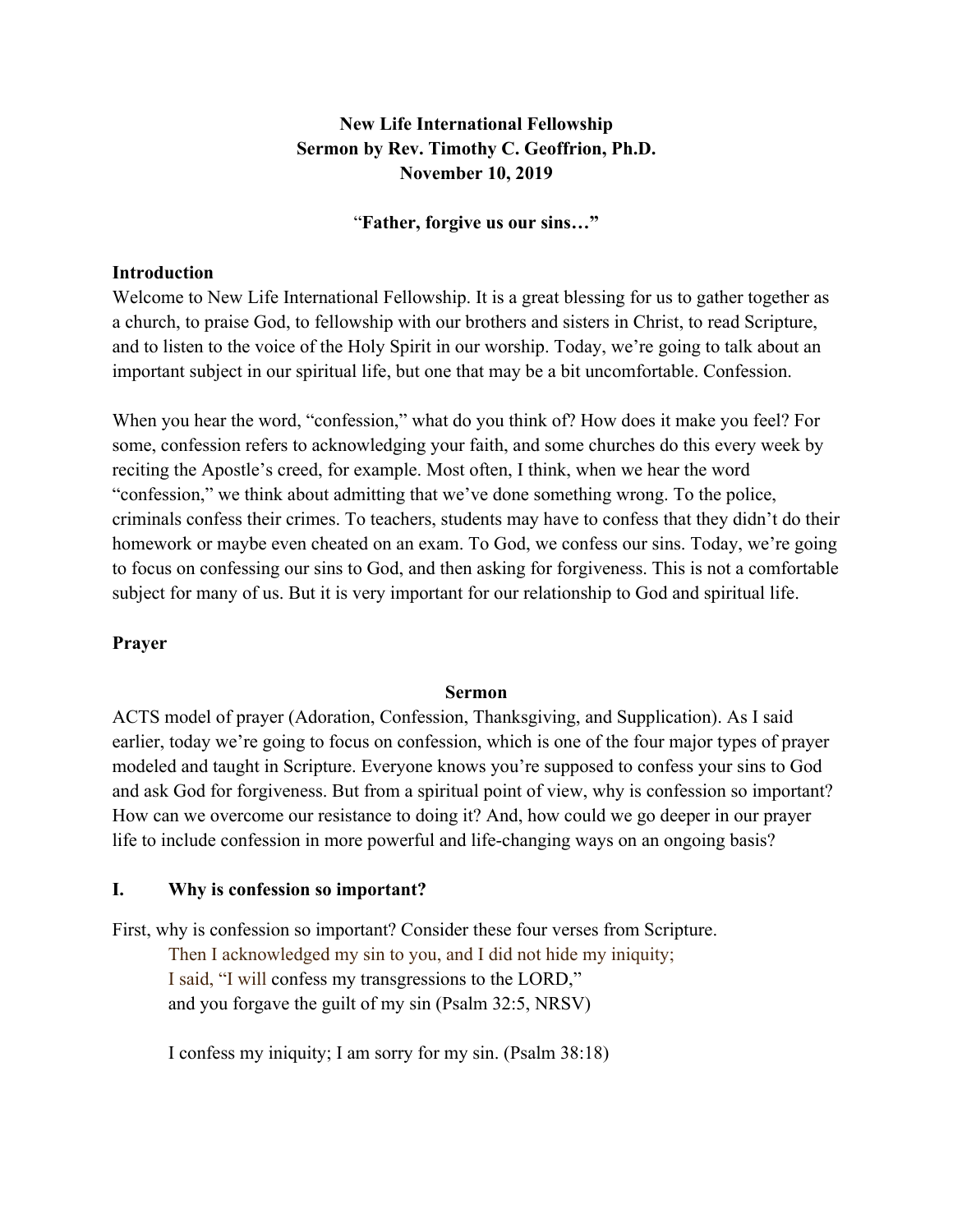Therefore, confess your sins to one another, and pray for one another, so that you may be healed. The prayer of the righteous is powerful and effective. (James 5:16)

If we confess our sins, he who is faithful and just will forgive us our sins and cleanse us from all unrighteousness. (1 John 1:9)

For the law of the Spirit of life in Christ Jesus has set you free from the law of sin and death. (Romans 8:2)

When you look at these verses, what do you see? Why is confession so important? To these biblical writers, confession is linked to forgiveness, healing, and power in prayer. In confession we can show our remorse and our desire for cleansing and righting our relationship with God. From a spiritual point of view, confession helps us to get back in sync with the Holy Spirit's leading in our lives.

Confession is how we humble ourselves before the Lord and submit ourselves to his will. When we admit our sins, we are agreeing with God that we have done wrong and that we are sorry. We are letting go of our rebellion against God (if that's the case) or simply admitting our human weakness and inability to do all that God wants us to do. The Holy Spirit has reached out to us by convicting us of our sin and calling us to confess and seek God's mercy. When we say yes to God, we are cooperating with his prompting and entering into the flow of his Spirit.

# **II. Overcoming our resistance to confession (and to repentance)**

However, sometimes we don't want to confess. Sometimes, we don't want to face our sins. We may know very well that we've sinned, but we don't want to touch the subject. For me personally, I hate confessing sin. I don't like admitting that I did something wrong. It hurts my pride. It's embarrassing. But even more significantly, sometimes the real reason I don't want to confess is that I don't want to change. I know if I admit that I've thought something, said something, or done something wrong, I must be willing to make things right or do things differently. And frankly, sometimes, I don't want to make things right. Sometimes, I just don't want to change… And I'm sure I'm not alone in this.

So, how can we overcome our resistance to confession and repentance?

There are many things we can do, such as reading Scripture, listening to the voice of others who are trying to speak into our lives, and reflecting on how our attitudes and behavior are hurting others and probably ourselves, too.

*A helpful prayer* One of the methods that has been most helpful to me is simply prayer, asking God to help me to repent of my sin. I pray: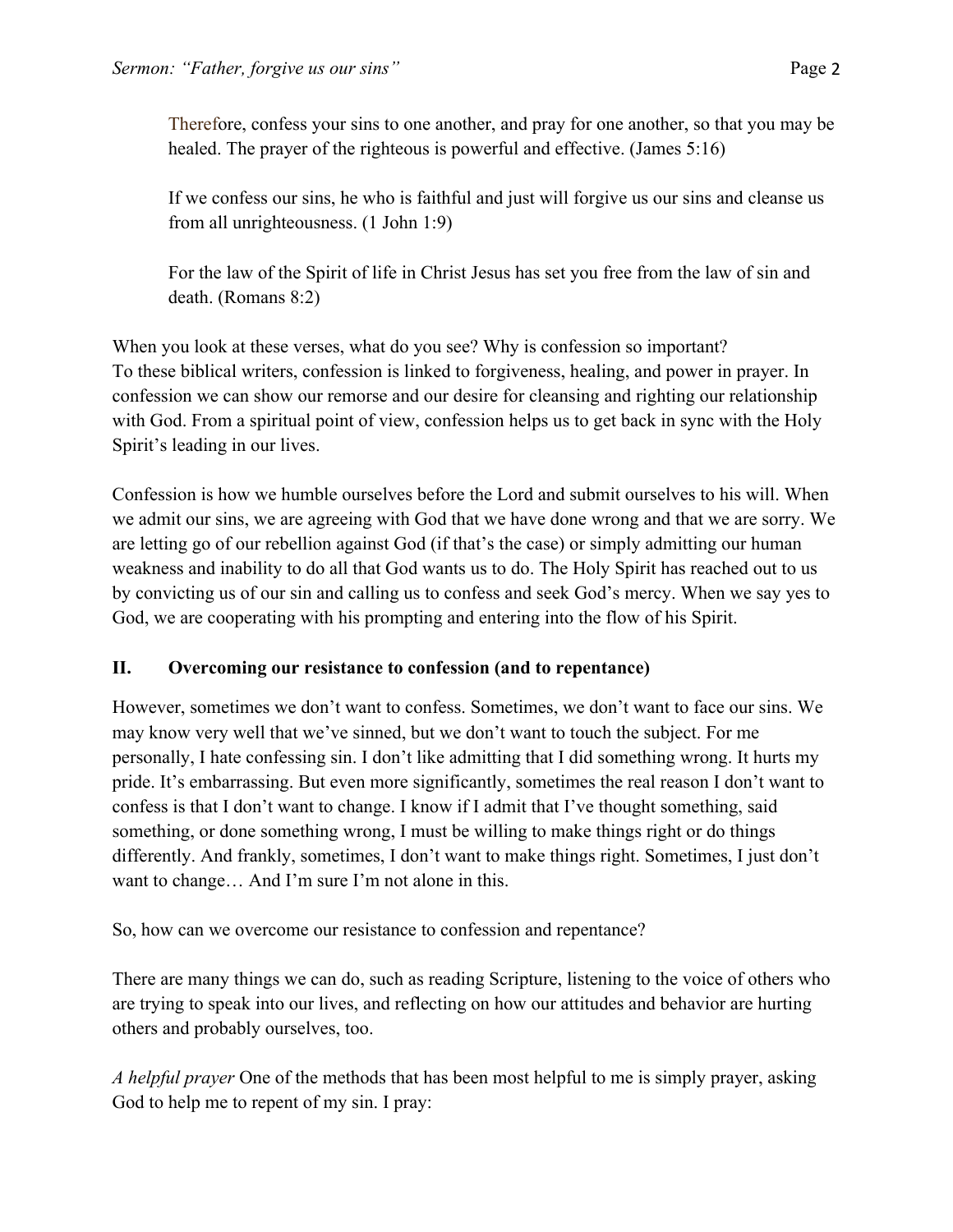"Lord, help me to see whatever I need to see. Give me courage to face the truth. Then give me wisdom and strength to act on whatever you reveal."

### *A personal illustration—Seeing the light*

This prayer came out of a very intense experience I had many years ago when I was participating in a *lectio divina* group, where we read the same passage of Scripture three times, then sit in silence for meditation and personal prayer. That day we were reading the story of the Last Supper, where Jesus told his disciples that one of them would betray him. One by one, each one said, "Not I, Lord," including Judas. (Matthew 26)

As I was meditating on the reading, I imagined I was one of the disciples who heard Jesus say, "One of you will betray me." I responded with the others, "Surely, not I, Lord?" Yet, my heart was fear-stricken, wondering. Could I betray Jesus?

Judas said that he wouldn't. Was he lying or was he so out of touch with his heart that he didn't know that he would betray Jesus? I asked myself the same question, and suddenly I realized, what I did not want to admit. I, too, could betray Jesus.

I did not have the power within myself to assure myself or Jesus that I would not betray him by sinning. I asked for help. He opened the door to my mind a crack. His brilliant light poured into the dark places. I started to cry. I could not stand the intensity of the truth. I cried some more, and tried to close the door.

I cried out in my mind, "I can't stand it. It's too much!" Yet, I knew I needed to see the truth. The truth was my only hope of softening a hardened heart.

Afterwards, this is what I prayed: "Lord Jesus, thank you again for the gift of your presence and light in my life yesterday. I am stunned, but so very grateful. I don't want to turn back. Please stay close to me. Thank you for helping me want to stay close to you. I don't know what to do …, but I know I want you most of all. I want to do God's will most of all. I want to love you faithfully. I never want to betray you. I want to become more of a … man of God and man after God's own heart. Be merciful to me a sinner, and lead me in the paths of righteousness, for your name's sake. Amen."

### *A powerful biblical example*

In 2 Samuel, we find a well-known story about someone who needed God to open his eyes to his sin. After King David had committed adultery with Bathsheba and had orchestrated the killing of her husband, Uriah, Nathan the prophet confronted him with his sin. We read in 2 Samuel 12…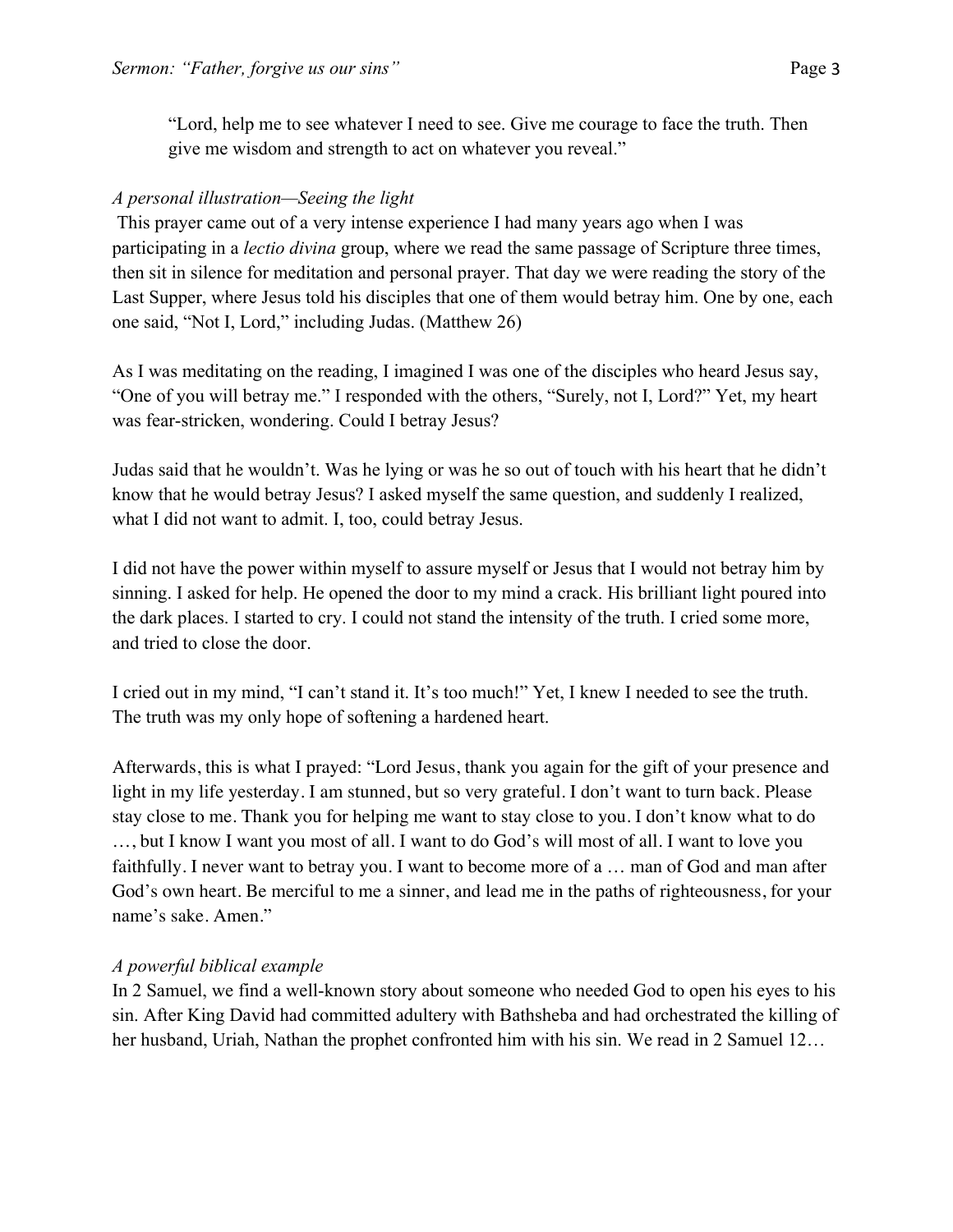The LORD sent Nathan to David. When he came to him, he said, "There were two men in a certain town, one rich and the other poor. The rich man had a very large number of sheep and cattle, but the poor man had nothing except one little ewe lamb he had bought. He raised it, and it grew up with him and his children. It shared his food, drank from his cup and even slept in his arms. It was like a daughter to him.

"Now a traveler came to the rich man, but the rich man refrained from taking one of his own sheep or cattle to prepare a meal for the traveler who had come to him. Instead, he took the ewe lamb that belonged to the poor man and prepared it for the one who had come to him."

David burned with anger against the man and said to Nathan, "As surely as the LORD lives, the man who did this must die! He must pay for that lamb four times over, because he did such a thing and had no pity."

Then Nathan said to David, "You are the man!" (2 Samuel 12:1-7a)

If you don't know where or how you're missing the mark of God's will, ask for help. Pray, "Lord, help me to see the truth, face the truth, accept the truth, and live by the truth." Perhaps the Lord will send you a modern day "prophet" to help you to see what you've been in denial about—maybe it will be your spouse, your children, the pastor, or someone else who knows you well. Or he might just reveal the truth through Scripture, a sermon, or in some conversation. But you need to be open and you need to be willing for God to break your heart over the darkness and sin in your life. You need to be willing to ask for help to repent, if you're resisting, or to go further in your repentance, if you're only half-hearted about making needed changes in your life.

#### *Admonition from Hebrews*

No matter what, do not harden your heart. In the letter to the Hebrews, we read:

Therefore, since it still remains for some to enter that rest, and since those who formerly had the good news proclaimed to them did not go in because of their disobedience, God again set a certain day, calling it "Today." This he did when a long time later he spoke through David…:

"Today, if you hear his voice, do not harden your hearts." (Hebrews 4:6-7)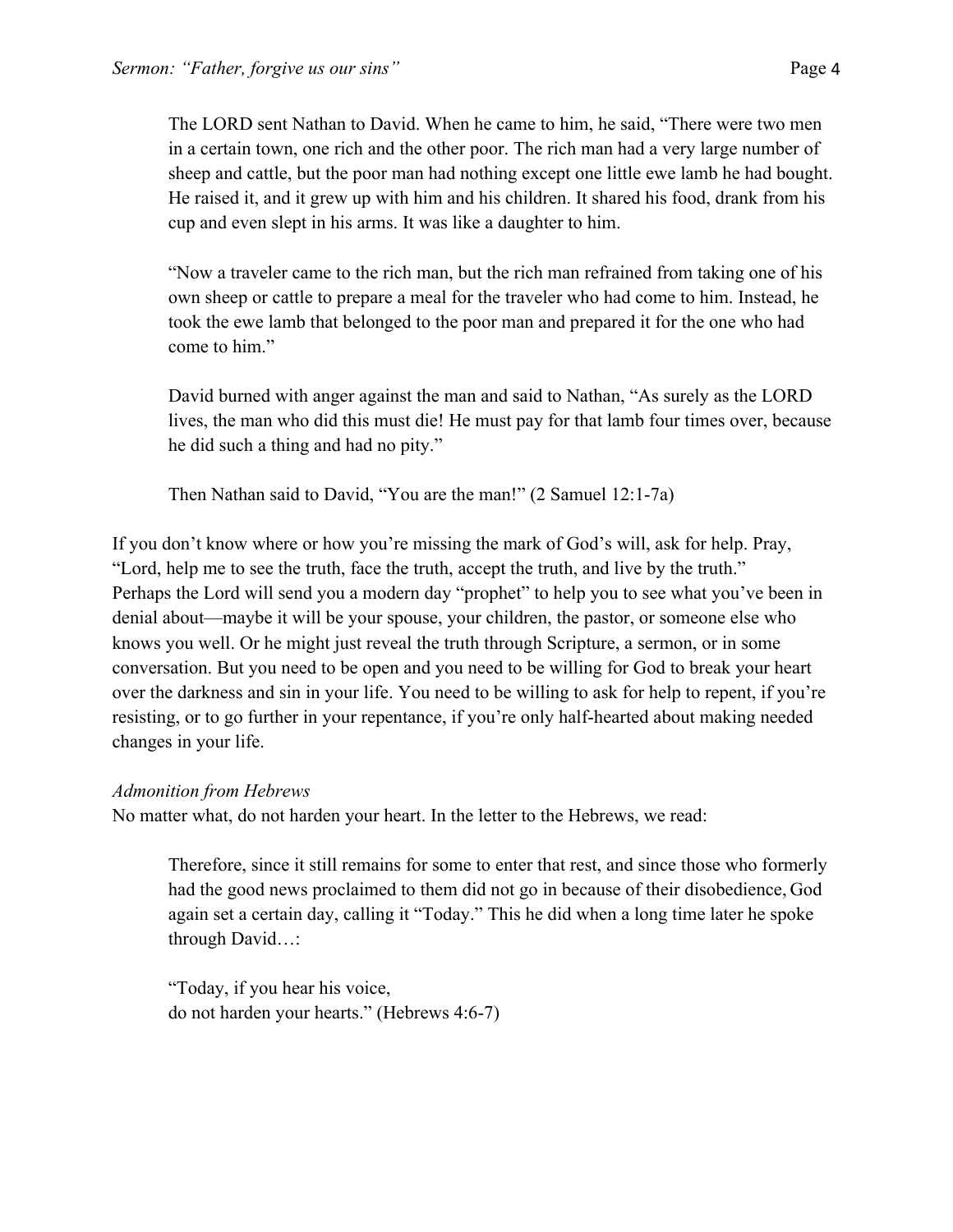### **III. Responding seriously to our sin**

Scripture is clear that confession of sin is very important to our relationship with God and spiritual health. We must be on our guard against hardening our hearts, and we must be willing to admit when we've failed in some way. We must be willing to confess our sins and to repent, which means, to turn away from the sin with a serious intention to do so.

### *David's response to his sin*

When David was confronted by Nathan, he humbled himself and confessed. We read:

Then David said to Nathan, "I have sinned against the LORD." (2 Samuel 12:13a) This may seem like a very minimal confession, but it is actually quite profound. Why? Because when David was confronted with his sin, he immediately acknowledged it. He didn't try to minimize it, justify it, explain it away. He simply responded, "Yes, it's true. What I did was wrong."

## *A model generic prayer of confession*

Later, at some unknown point in the future, David wrote a more generic confession to God based on this experience. The header to Psalm 51 in the ancient Hebrew text reads: *A Psalm of David, when the prophet Nathan came to him, after he had gone in to Bathsheba*.

## **Psalm 51:1-4, 7-12**

| 1            | Have mercy on me, O God,                     |
|--------------|----------------------------------------------|
|              | according to your unfailing love;            |
|              | according to your great compassion           |
|              | blot out my transgressions.                  |
| $\mathbf{2}$ | Wash away all my iniquity                    |
|              | and cleanse me from my sin.                  |
| 3            | For I know my transgressions,                |
|              | and my sin is always before me.              |
| 4            | Against you, you only, have I sinned         |
|              | and done what is evil in your sight;         |
|              | so you are right in your verdict             |
|              | and justified when you judge                 |
| 7            | Cleanse me with hyssop, and I will be clean; |
|              | wash me, and I will be whiter than snow.     |
| 8            | Let me hear joy and gladness;                |
|              | let the bones you have crushed rejoice.      |
| 9            | Hide your face from my sins                  |
|              | and blot out all my iniquity.                |
| 10           | Create in me a pure heart, O God,            |